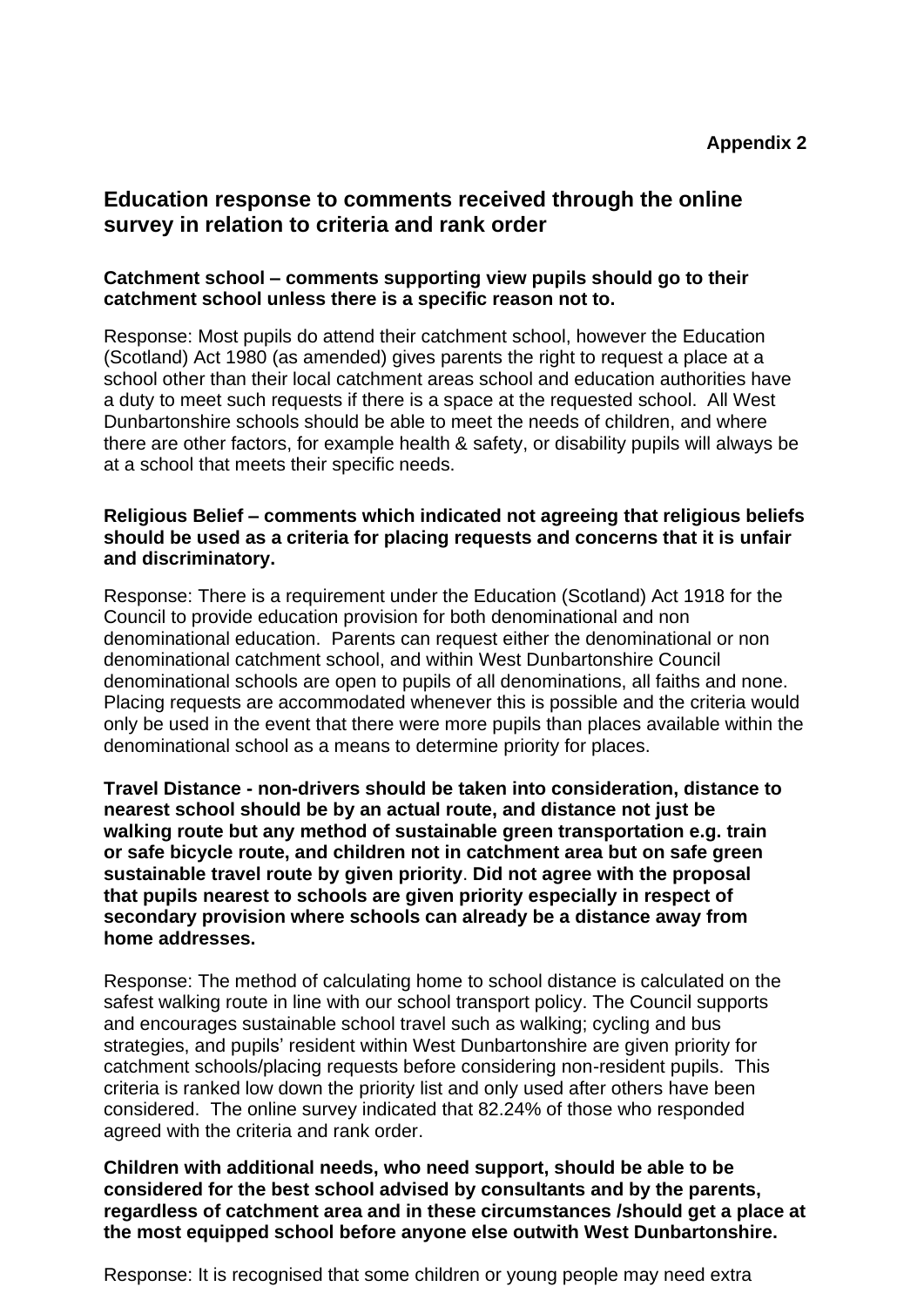support, long or short term for a variety of reasons to help them make the most of their school education and to feel included in their learning. A decision is made on which children have additional support needs by using the Stepped Approach as outlined in Getting it Right for Every Child (GIRFEC) and ensuring the child is in the most appropriate establishment.

**Siblings - Children applying to the same school as a sibling should be given automatic acceptance even if they are outwith the catchment area. The priority for siblings should be changed and families who live closest to the school and who have siblings/cousins attending the school should always get priority. The priority for siblings should be ranked higher.**

Response: Catchment children will always be given priority prior to considering placing request as this is the local school for those children. Placing requests are accommodated whenever possible and selection criteria is only applied where there are insufficient places available in the school, and whilst every effort is made to grant all placing requests, this cannot be guaranteed. Cousins are not regarded as siblings for the purpose of this policy. The sibling criteria is ranked  $4<sup>th</sup>$ , and 93.46% of respondents agreed with the proposed wording and rank order for siblings.

#### **Comment that the respondent was unclear as how to put the criteria in rank order and another unclear what was being asked at Q10.**

Response: The consultation provided respondents with the opportunity to agree with the proposed ranking or to indicate the order of ranking that they would have preferred. Children from outwith West Dunbartonshire area are considered after children resident within the area. Question 10 asked whether respondents agreed with this and whether they also agreed that the same order of selection criteria be applied be applied to non-resident children. Information relating to the consultation provided email address and telephone contact number for queries.

**Early Learning Childcare Centres -View that priority be given to children who attend an ELCC in the same setting as primary school before it goes to children outwith West Dunbartonshire as would be beneficial for transition to primary school, and clarity on whether the sibling policy means that priority nursery placements will be given to children who have siblings in the attached school.**

Response: West Dunbartonshire Council early learning and childcare settings are organised into 6 geographical communities, based on area and address. Parents are encouraged to apply to the settings within their community which offers the model they would like to choose for their child's early learning and childcare. Nursery settings do not have catchment areas and parents can apply to any nursery in their community whereas admissions to schools are different and are based on catchment areas based on home address. The proposed changes are in relation to primary and secondary mainstream schools and do not cover early learning and childcare which is covered by separate guidance.

#### **Completing the questionnaire - view that many parents in West Dunbartonshire may find it difficult to understand and fill out the questionnaire, and alienates many parents and therefore their opinion.**

Response: There were a variety of methods available to encourage inclusive